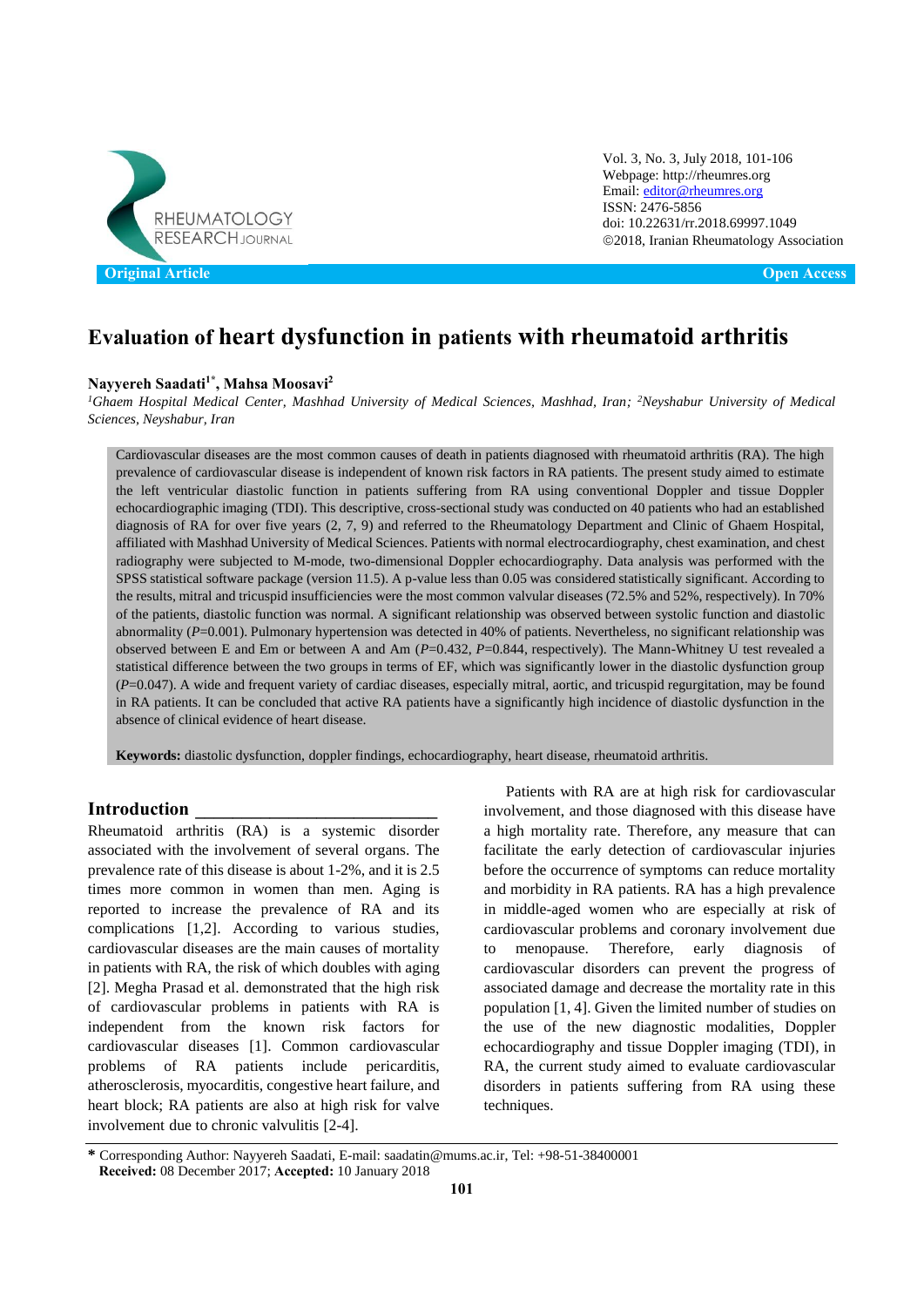Heart dysfunction in rheumatoid arthritis

# **Materials and Methods \_\_\_\_\_\_\_\_\_\_\_\_\_\_\_\_\_**

This descriptive, cross-sectional study was conducted on 40 RA patients [2-4] who referred to the Rheumatology Department and Clinic of Ghaem Hospital, affiliated with Mashhad University of Medical Sciences, Mashhad, Iran. RA was diagnosed based on the American College of Rheumatology criteria. In total, 40 patients with no clinical cardiovascular symptoms and normal electrocardiography (ECG), chest examination, and chest radiography results were entered into the study and investigated for six months. All patients were taking prednisolone, methotrexate, and hydroxychloroquine. Within this period, all necessary information was collected for further evaluation, and a complete rheumatology and cardiovascular assessment was carried out for each participant. Patients with a minimum of five years since their RA diagnosis and those without any cardiovascular diseases were included in the study. Exclusion criteria included a history of cardiac infarction or cerebrovascular problems (e.g., cerebrovascular accidents), any history of cardiac disease in the medical records, abnormal electrocardiography findings, and abnormal heart radiologic findings. Patients were subjected to electrocardiography, chest radiography, echocardiography (M-mode 2D), Doppler ultrasound, and tests of erythrocyte sedimentation rate, C-reactive protein, rheumatoid factor, and anti-cyclic citrullinated peptide. Subsequently, the subjects' cardiac information was recorded.

The initial cardiovascular examination of the patients included history taking, a complete physical examination, electrocardiography, and chest radiography. All participants were evaluated with transthoracic echocardiography and tissue Doppler imaging using the GE Vivid 3 Dimensions ultrasound system (GE Healthcare, USA) with a 2.5-3.5 MHz probe in the left lateral decubitus position based on the guidelines of the American Society of Echocardiography and the European Association of Cardiovascular Imaging. All evaluations were recorded for further review. Different echocardiographic parameters were evaluated, including left ventricular systolic function, ejection fraction (EF), ventricular wall motion abnormalities, left ventricular diastolic function and its related parameters, early E-wave and end A-wave diastolic velocities, as well as E-wave deceleration time (DT). These estimations were accomplished by the placement of the Doppler probe on the lateral wall and interventricular septum and the assessment of the mean parameters of TDI, including systolic velocity (Sm) as well as early- and end-diastolic velocities (Am).

Additionally, the right upper pulmonary vein blood flow was determined by the insertion of the Doppler probe on the vein, which also facilitated the estimation of systolic (S) and diastolic (D) wave velocities and reversed enddiastolic flow (Ar). Simultaneously, the left ventricular systolic and diastolic volumes, stenosis and insufficiency of each valve, pulmonary arterial pressure (PRP), tricuspid valve regurgitation velocity, the lack or presence of cardiomyopathy, and pericardial fluid were also assessed.

### **Statistical analysis**

To analyze the data, values related to the echocardiographic variables, such as the diastolic, systolic, and TDI performance, end-systolic and diastolic volumes, as well as stenosis and insufficiency status of each valve, were entered into SPSS version 11.5. The demographic characteristics (e.g., age and gender) and other variables such as ECG and chest X-ray findings were also recorded. Moreover, PRP was entered as a quantitative variable and then added as a qualitative variable after considering the cut-off point of 30. Data analysis was performed using the Chi-square, Fisher's exact, and Mann-Whitney U tests as well as the Pearson's correlation coefficient. The Kolmogorov-Smirnov test was applied to control the assumptions of parametric tests. A *p*-value less than 0.05 was considered statistically significant.

## **Results \_\_\_\_\_\_\_\_\_\_\_\_\_\_\_\_\_\_\_\_\_\_\_\_\_\_\_\_\_\_**

In total, 40 patients with RA were evaluated in this study for cardiovascular conditions. According to the results, the mean age of the patients was 46.4±15.48 years (age range: 20-80 years). The evaluation of age distribution based on 10-year age groups revealed that the highest frequency was related to the age range of 30-39 years (Table 1). The most common valvular abnormality in the patients was insufficiency of the tricuspid and mitral valves. Out of 29 patients with tricuspid insufficiency, 1, 1, and 27 subjects had severe, medium, and weak insufficiency, respectively. In addition, 20 out of 21 cases had weak mitral insufficiency, and one patient had medium regurgitation in this regard (Table 2). While 28 (70%) subjects had normal diastolic cardiac function, 1 (2.5%) and 11 (27.5%) cases had grades II (pseudonormal) and I (loose defect) diastolic dysfunction, respectively. Neither grade III diastolic dysfunction (restrictive) nor left ventricular wall motion abnormalities were observed in any of the patients.

Echocardiographic evaluations revealed no cardiac wall motion abnormalities in the patients. The parameters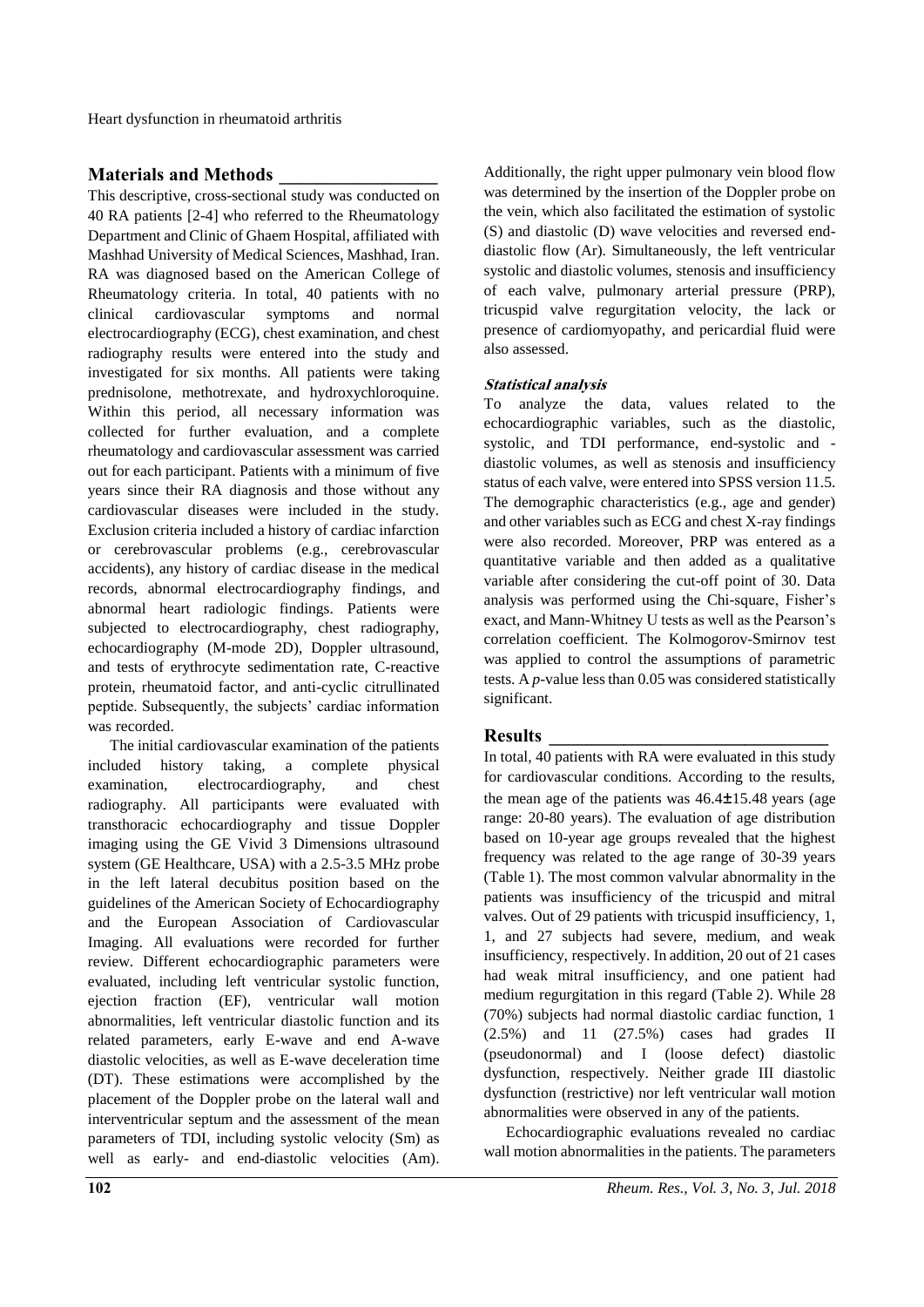related to mitral valve in Doppler echocardiography and TDI of the right upper pulmonary vein are presented in Table 3. The mean cardiac EF was 61.27±4.80 with a minimum and maximum of 50 and 70, respectively. In addition, the results of the Pearson's correlation coefficient were indicative of a significant positive relationship between Sm and cardiac EF (r=0.398, *P*=0.011). Regarding the relationship of TDI parameters with A and E mitral parameters and diastolic and systolic vein flows, the results of the Pearson correlation coefficient revealed no significant association between Em and E  $(r=0.128, P=0.432)$ . Moreover, no significant relationship was observed between Am and A (r=0.032, *P*=0.844). However, there were direct correlations between Em and D  $(r=0.589, P=0.001)$  as well as between Sm and S (r=0.322, *P*=0.043). The investigation of the relationship between diastolic function and EF revealed that the mean EF values were 62.4±4.04 and 58.3±5.64 in the group with normal diastolic performance and patients with diastolic dysfunction, respectively.

Due to the non-normality of data distribution, the Mann-Whitney U test was run to compare the two groups, and the results demonstrated a significant difference between in EF values of the study groups (*P*=0.047). EF was significantly lower in the group with diastolic dysfunction compared with the group with normal diastolic function. The mean PRP was 72.53±5.73 mmHg, varying within 18-40 mmHg. Considering the cut-off point of 30 mmHg for PRP, this measure was < 30 mmHg in 24 (60%) patients and  $\geq$  30 mmHg in 16 (40%) cases. Moreover, PRP level was significantly associated with age ( $P=0.031$ ). Those patients diagnosed with pulmonary hypertension were specifically older than those with normal PRP (Table 3).

Based on the results, there were no statistically significant differences in the frequency of various levels of frequency and diastolic dysfunction in age groups of below and above 45 years  $(P=0.343)$ .

| Table 1. Frequency distribution of valvular disorders in patients with rheumatoid arthritis based on age groups |  |  |
|-----------------------------------------------------------------------------------------------------------------|--|--|
|-----------------------------------------------------------------------------------------------------------------|--|--|

| Type of valvular<br>disorder |           | No disorder      |               | Weak disorder            |               | <b>Medium</b> disorder   |                          | Severe disorder  |               | P-value |
|------------------------------|-----------|------------------|---------------|--------------------------|---------------|--------------------------|--------------------------|------------------|---------------|---------|
|                              |           | <b>Frequency</b> | $\frac{0}{0}$ | <b>Frequency</b>         | $\frac{6}{6}$ | Frequency                | $\%$                     | <b>Frequency</b> | $\frac{0}{0}$ |         |
| Aortic                       | $\geq45$  | 19               | 86.4          | 3                        | 13.6          | ٠                        | -                        |                  |               | 0.565   |
| insufficiency                | $<$ 45    | 15               | 83.3          | 3                        | 16.7          | -                        | $\overline{\phantom{a}}$ |                  |               |         |
| Mitral stenosis              | $\geq 45$ | 21               | 95.5          | $\overline{\phantom{a}}$ | ٠             | 1                        | 4.5                      | -                | -             | 0.550   |
|                              | <45       | 18               | 100.0         |                          |               |                          | $\overline{\phantom{a}}$ |                  |               |         |
| Mitral                       | $\geq45$  | 12               | 54.5          | 9                        | 40.9          | $\mathbf{1}$             | 4.5                      |                  |               | 0.343   |
| insufficiency                | $<$ 45    | $7\phantom{.0}$  | 83.9          | 11                       | 61.1          | $\overline{\phantom{a}}$ | -                        |                  |               |         |
| Tricuspid                    | $\geq 45$ | 21               | 95.5          | $\blacksquare$           | ۰             | $\mathbf{1}$             | 4.5                      | ۰                |               | 0.550   |
| stenosis                     | <45       | 18               | 100.0         | ٠                        |               | -                        | $\overline{\phantom{a}}$ | -                |               |         |
| Tricuspid                    | $\geq45$  | 9                | 40.9          | 12                       | 54.5          | -                        | $\overline{\phantom{a}}$ | $\mathbf{1}$     | 4.5           | 0.057   |
| insufficiency                | $<$ 45    | 2                | 11.1          | 15                       | 83.3          | $\mathbf{1}$             | 5.6                      | -                | -             |         |
| Pulmonary                    | $\geq 45$ | 21               | 95.5          | $\mathbf{1}$             | 4.5           | -                        | -                        | ۰                | -             | 0.423   |
| insufficiency                | <45       | 16               | 88.9          | $\overline{c}$           | 11.1          |                          |                          |                  |               |         |

**Table 2.** Frequency distribution of valvular disorders in patients with rheumatoid arthritis

| Valvular disorder       | Frequency (Percentage value %) |
|-------------------------|--------------------------------|
| Aortic stenosis         |                                |
| Aortic insufficiency    | $6(15.0\%)$                    |
| Mitral stenosis         | $1(2.5\%)$                     |
| Mitral insufficiency    | 21 (52.5%)                     |
| Tricuspid stenosis      | $1(2.5\%)$                     |
| Tricuspid insufficiency | 29 (72.5%)                     |
| Pulmonary stenosis      |                                |
| Pulmonary insufficiency | $3(7.5\%)$                     |

*Rheum. Res., Vol. 3, No. 3, Jul. 2018* **103**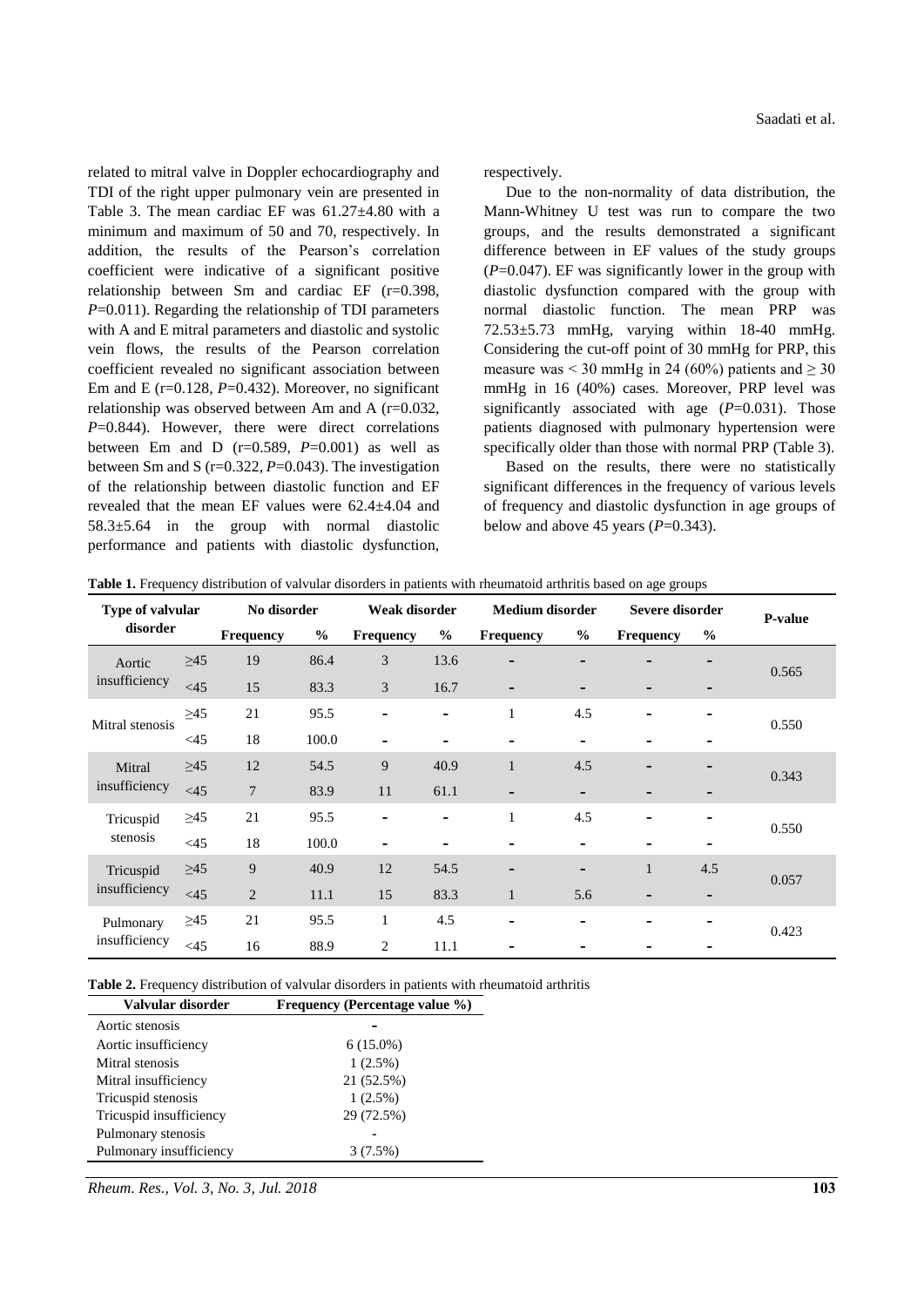Heart dysfunction in rheumatoid arthritis

| <b>Echocardiographic parameters</b> | Mean   | <b>Standard deviation</b> | <b>Minimum</b> | <b>Maximum</b> |
|-------------------------------------|--------|---------------------------|----------------|----------------|
| E                                   | 86.55  | 24.45                     | 45.0           | 165.0          |
| A                                   | 78.15  | 16.56                     | 52.0           | 110.0          |
| DT                                  | 201.96 | 47.20                     | 135.0          | 326.0          |
|                                     | 51.60  | 11.2                      | 9.0            | 76.0           |
|                                     | 39.67  | 13.76                     | 6.0            | 82.0           |
| Sm                                  | 8.1    | 2.16                      | 5.0            | 16.0           |
| Em                                  | 9.4    | 3.44                      | 4.6            | 19.0           |
| Am                                  | 9.4    | 3.52                      | 1.3            | 25.0           |

**Table 3.** Results of Doppler echocardiography and tissue Doppler imaging in evaluation of parameters related to mitral valve and right upper pulmonary vein in patients with rhe

Electrocardiographic and pulmonary radiographic findings were normal in all cases. The parameters of TDI, right upper pulmonary vein blood flow (A, D, S), and Doppler of blood flow of mitral valve (DT, A, and E) were evaluated through echocardiography (Figure 1). A comparison of the mentioned parameters indicated significant relationships between D and Em and between Sm and S. However, no significant association was observed between Am and A or between Em and E. The mean EF was 61.3 in the patients, and there was a significant relationship between this variable and Sm. The diastolic function of patients was normal in 70% of cases; grades I and II dysfunctions were reported in 27.5% and 2.5% of the subjects, respectively.

A significant association was found between EF and diastolic dysfunction. EF was significantly reduced in patients with diastolic dysfunction. As the results indicated, the mean PRP was 27.35 mmHg. Considering the cut-off point of 30 mmHg, increased pulmonary hypertension was reported in 40% of patients. The most common valvular diseases were tricuspid and mitral valve regurgitation (72.5% and 52%, respectively). In 70% of patients, diastolic function was normal, and there was a significant relationship between systolic function and diastolic abnormality. Pulmonary hypertension was detected in 40% of patients. Furthermore, a significant relationship was observed between D and Em as well as between S and Sm (*P*=0.001 and *P*=0.043, respectively). However, no significant relationship was between E and Em or between A and Am  $(P=0.432$  and  $P=0.844$ , respectively).

### **Discussion \_\_\_\_\_\_\_\_\_\_\_\_\_\_\_\_\_\_\_\_\_\_\_\_\_\_\_\_**

In this study, total of 40 RA patients with the mean age of 46.4±15.48 years were investigated. The age group of 30-39 years had the highest frequency of cardiovascular complications. According to the literature, the risk of RA and its cardiovascular complications increases with age. This risk is particularly enhanced in women because of menopause, which provides the conditions for

cardiovascular complications [2,5]. In the present study, 90% of the subjects were female. Females are also at a higher risk of RA [1, 3, 6, 7]. As indicated in previous studies, the risk of RA is three times higher in female patients than male cases [2, 6]. In. similar studies, such as that of Gonzalez which was conducted in Spain, the mean PRP was 30.3 mmHg in RA patients, which was significantly higher than that of the control group. Additionally, 66% of the patients in the mentioned study had pulmonary hypertension [1, 8]. Various studies have reported the high risk of diastolic dysfunctions, such as the study of John M. Davis III et al. [9] and that of Fawad Aslam et al. conducted in Texas [10].

In the present study, the risk of valvular disorders, especially tricuspid, mitral, and aortic insufficiency, was at a considerable level. Likewise, Lili Pan et al. (2016) reported the risk of tricuspid and aortic insufficiency as higher than that of other valvular disorders [3, 11, 12]. The risk of valvular disorders is significantly higher in patients with RA than in those without it [1]. The evaluation of the risk of valvular disorders across genders revealed no significant difference; however, this was expected due to the low number of male subjects in the present study. No specific relationship was observed between age and valvular disorders in the current study; accordingly, there was no significant difference between the age groups of  $<$  45 and  $>$  45 years in this regard. Nevertheless, the age group of  $> 45$  years had a higher risk of tricuspid, pulmonary, and aortic insufficiency, which are the main valvular abnormalities.

The increased risk of valvular disorders and cardiovascular problems with aging has been reported in various studies, including a research by Asus [13]. This might be due to the emergence of an inflammatory process in the form of chronic valvulitis as well as other underlying risk factors. The assessment of PRP across genders revealed no significant difference. However, the t-test results demonstrated a significant difference between patients with pulmonary hypertension and those without such condition in terms of age. The results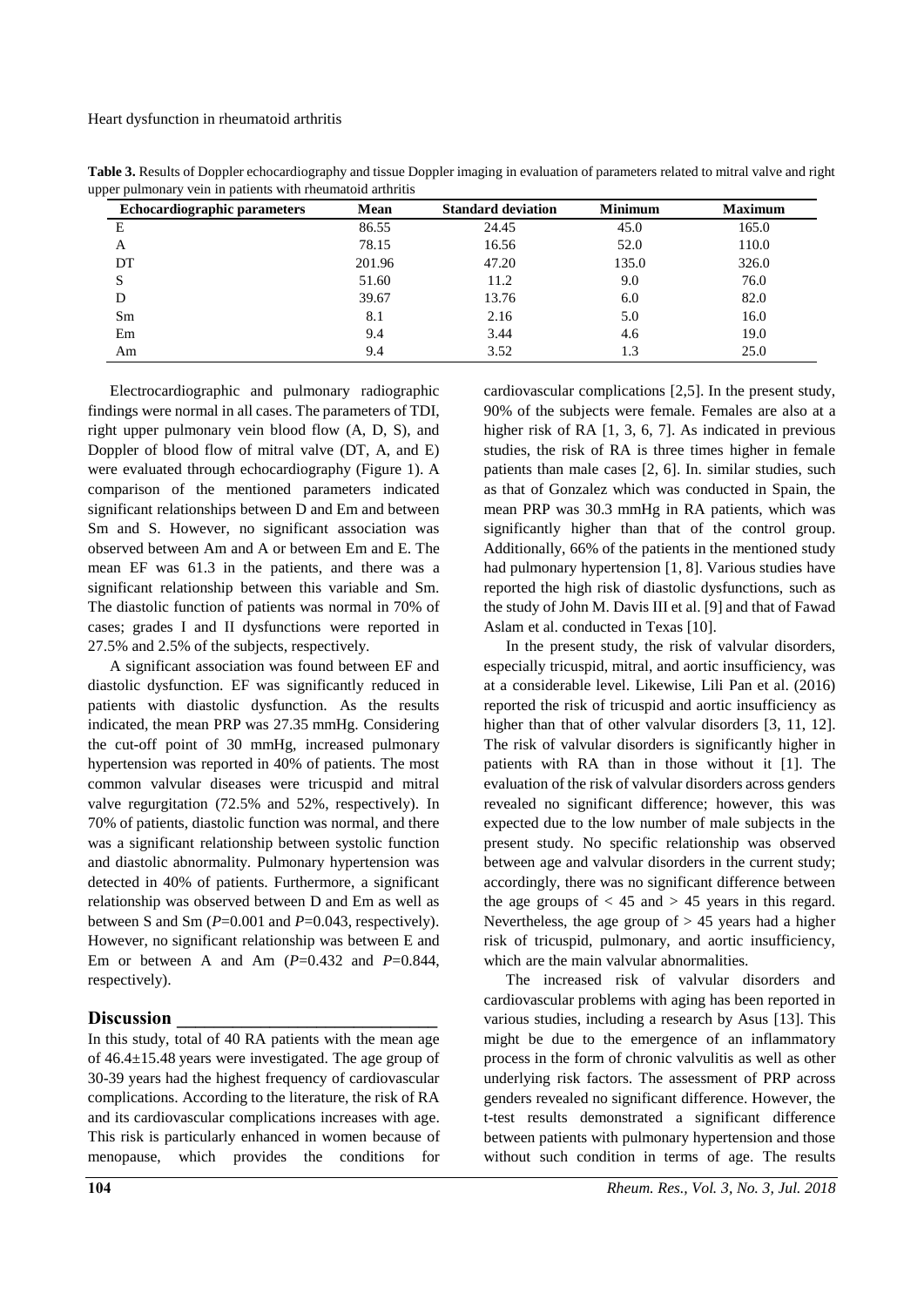further revealed that those patients with pulmonary hypertension were significantly older than those without such problem (*P*=0.033) [11-13].

In addition, no significant difference was observed in the occurrence of diastolic dysfunction across genders; however, this result is not reliable because of the low number of male participants in this study. Patients with diastolic dysfunction were significantly older than those without such dysfunction. In another study performed in the United Kingdom, Aamer Sandoo evaluated the cardiovascular risk factors and the risks of cardiovascular, coronary artery, and cerebrovascular diseases as well as hypertension by assessing the clinical findings of 201 patients with RA. His results revealed that cardiovascular problems were associated with age. Sandoo focused on the effects of inflammation and classical cardiovascular disease risk factors on the vasculature and other causes, such as hypothyroidism, which predict the incidence of cardiovascular diseases in RA patients [14].

Another study reported no apparent association between cardiovascular diseases and the number of involved extra-articular organs, platelet count, hyperfibrinogenemia, or C-reactive protein level. However, the occurrence of cardiovascular problems was significantly associated with poor treatment response to medication for RA, and the recognized risk factors were considered as exacerbating factors. Therefore, these

#### **References**

- Assous N, Touzé E, Meune C, Kahan A, Allanore Y. Cardiovascular disease in rheumatoid arthritis: singlecenter hospital-based cohort study in France. *Jt Bone Spine* 2007; 74(1): 66-72. doi: 10.1016/j.jbspin.2006.10. 001.
- Lazzerini PE, Capecchi PL, Laghi-Pasini F. Systemic inflammation and arrhythmic risk: lessons from rheumatoid arthritis. *Eur Heart J* 2016; 38(22): 1717-27. doi: 10.1093/eurheartj/ehw208.
- Loegstrup B, Ellingsen T, Pedersen A, Kjaersgaard A, Botker H, Maeng M. P1081Incidence of heart failure and ischemic heart disease in patients with rheumatoid arthritis: A Danish population based study, 1995-2016. *Eur Heart J* 2017; 38 (suppl\_1). doi: 10.1093/eurheartj/ ehx502.p1081. doi: 10.7860/JCDR/2014/8112.4349.
- Mantel Ä, Holmqvist M, Andersson DC, Lund LH, Askling J. Association Between Rheumatoid Arthritis and Risk of Ischemic and Nonischemic Heart Failure. *J Am Coll Cardiol* 2017; 69(10): 1275-85. doi: 10.1016/j.jacc. 2016.12.033.
- 5. Nissen SE, Yeomans ND, Solomon DH, Lüscher TF, Libby P, Husni ME, et al. Cardiovascular safety of celecoxib, naproxen, or ibuprofen for arthritis. *N Engl J Med* 2016; 375(26): 2519-29. doi: 10.1056/nejmoa 1611593.
- Firestein GS, Budd R, Gabriel SE, McInnes IB, O'Dell JR.

*Rheum. Res., Vol. 3, No. 3, Jul. 2018* **105**

factors, along with the accurate use of COX-2 inhibitors and long-term application of high-dose corticosteroids, were considered as risk factors for cardiovascular diseases [5].

In line with the current findings, similar studies have reported that older individuals are at higher risk of cardiovascular complications caused by RA. This is relatively justifiable considering the risk of RA in women along with menopausal complications at older ages and the effect menopause has on the cardiovascular system.

This study was limited by the rather small sample size; therefore, caution in interpreting the results is recommended. Further studies can implement coronary calcium scans in determining future risk of cardiac events and assess disease activity and its correlation with cardiac abnormalities.

### **Conclusion \_\_\_\_\_\_\_\_\_\_\_\_\_\_\_\_\_\_\_\_\_\_\_\_\_\_\_**

As the findings of the present study indicated, patients inflicted with RA are at significant risk for cardiovascular disorders, especially increased PRP, grade I diastolic dysfunction, and tricuspid, mitral, or aortic insufficiency. Furthermore, this risk was found to increase with aging.

#### **Conflicts of interest**

The authors declare no conflict of interest.

Kelley and Firestein's Textbook of Rheumatology E-Book: Elsevier Health Sciences; 2016.

- $7<sub>1</sub>$ Pincus T, Callahan L. Taking mortality in rheumatoid arthritis seriously-predictive markers, socioeconomic status and comorbidity. *J Rheumatol* 1986; 13(5): 841-5.
- Al-Timimi DJ, Rasool MT, Sulaiman DM. HLA-DR/DQ genotypes in Kurd patients with rheumatoid arthritis: relation to disease activity. *J Clin Diagn Res* 2014; 8(5): CC01.
- 9. Davis JM, Lin G, Oh JK, Crowson CS, Achenbach SJ, Therneau TM, et al. Five-year changes in cardiac structure and function in patients with rheumatoid arthritis compared with the general population. *Int J Cardiol* 2017; 240: 379-85. doi: 10.1016/j.ijcard.2017.03.108.
- Aslam F, Bandeali SJ, Khan NA, Alam M. Diastolic Dysfunction in Rheumatoid Arthritis: A Meta‐Analysis and Systematic Review. *Arthritis Care Res* 2013; 65(4): 534-43. doi: 10.1002/acr.21861.
- 11. Khanna D, Gladue H, Channick R, Chung L, Distler O, Furst DE, et al. Recommendations for screening and detection of connective tissue disease–associated pulmonary arterial hypertension. *Arthritis Rheumatol* 2013; 65(12): 3194-201. doi: 10.1002/art.38172.
- 12. Sadeghi S, Granton JT, Akhavan P, Pasarikovski CR, Roos AM, Thenganatt J, et al. Survival in rheumatoid arthritis‐associated pulmonary arterial hypertension